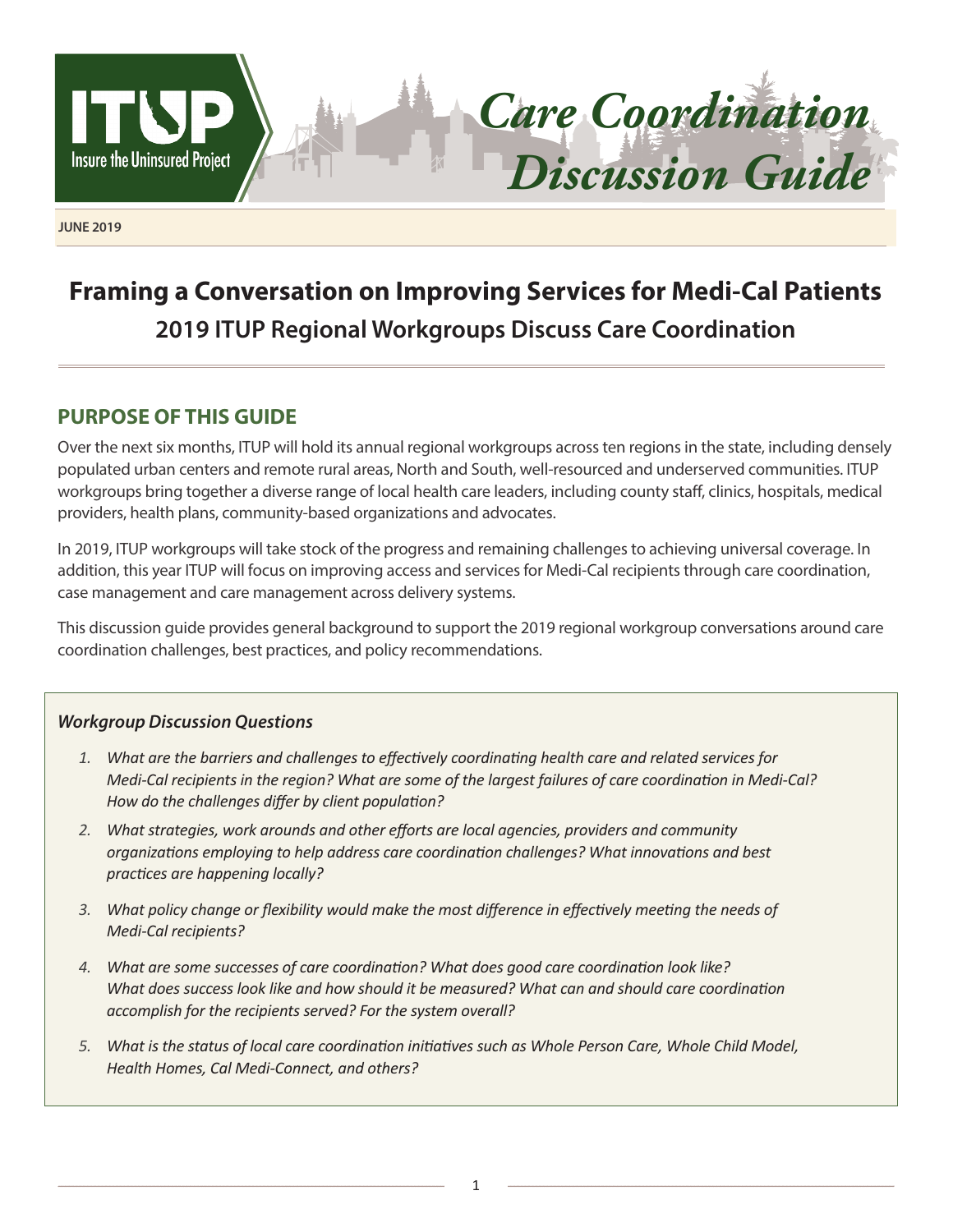# <span id="page-1-0"></span>**BACKGROUND**

The Medi-Cal program is at a crossroads. Multiple deadlines, changes in federal law and system challenges will be converging over the next few years, requiring thoughtful and comprehensive review of the current program. (See the recent ITUP publication *[Mapping the Future of Medi-Cal](http://www.itup.org/mapping-the-future-of-medi-cal/)* for more on the issues affecting Medi-Cal in the next several years.)

While 82 percent of Medi-Cal recipients are enrolled in Medi-Cal managed care (MCMC) plans, and just 18 percent remain in the fee-for-service (FFS) program, the Medi-Cal delivery system continues to be complex and often fragmented. MCMC plans deliver and pay for covered services and are required to coordinate services for enrolled members (enrollees) through contracts with the state Department of Health Care Services (DHCS).

However, certain services and populations are excluded, or "carved out," from MCMC. For example, specialty mental health services (for individuals with severe mental illness) and most substance use disorder (SUD) treatment services are carved-out of MCMC contracts and administered by counties. Medi-Cal recipients must access major organ transplants, most psychotherapeutic drugs, and most HIV/AIDS drugs through the FFS program. Most individuals "dually-eligible" for Medicare and Medi-Cal are not required to enroll in MCMC but may do so voluntarily.

Under the current system, many Medi-Cal recipients, such as those with complex chronic conditions or co-occurring physical and mental health conditions, must secure the care and services they need through multiple health plans and programs operating under different state laws, regulations, funding streams and contracts. In addition, low-income individuals with significant health issues or disabilities often also require social support services, necessitating interaction with additional agencies and community providers.

To address the challenges of a fragmented system, the state currently administers multiple programs and demonstration projects -- including several federal Medicaid waivers soon up for renewal -- to assess, track and coordinate health and health-related services for Medi-Cal recipients. (See Appendix A.)

## **Defining Care Coordination**

The term "care coordination" can have many meanings. Sometimes care management, case management and care coordination are used interchangeably but can also describe different activities and functions.

While there is no consensus definition of care coordination, most descriptions generally share the same core goal. The federal Agency for Healthcare Quality and Research states that, "*care coordination involves deliberately organizing patient care activities and sharing information among all of the participants concerned with a patient's care to achieve safer and more effective care. This means that the patient's needs and preferences are known ahead of time and communicated at the right time to the right people, and this information is used to*  provide safe, appropriate, and effective care to the patient."<sup>1</sup> Thus, care coordination works to meet the patient's needs in a patient-centered, safe, and efficient way.

Approaches to care coordination can also vary in response to patient needs, delivery system context, and other factors. For example, care coordination activities can include medication management, assessing patient needs and goals, linking to community resources, supporting transitions of care, and establishing clear roles and responsibility among providers and agencies involved in a client's care. Care coordination can include coordinating services through a single provider, such as the primary care provider, sometimes referred to as a medical home.

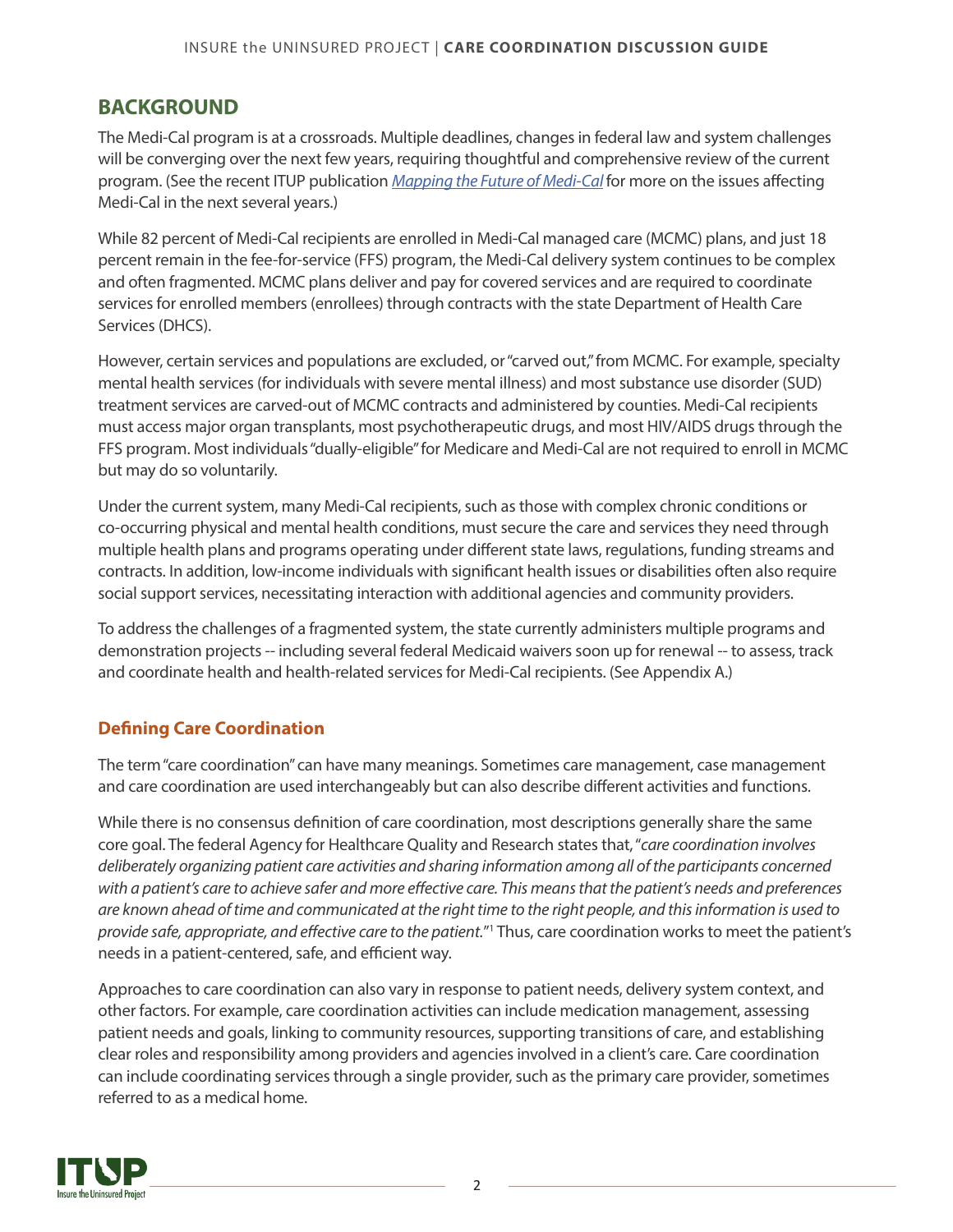Care coordination is an important factor in ensuring safe, high-value, quality care. The need for care coordination depends on a patient's clinical complexity, the extent of delivery system fragmentation, and a patient's capacity to coordinate care on their own. When there are gaps in needed care coordination—such as during transitions between services and providers—it can be harmful to the patient and expensive for the health care system.

## **The California Story**

In the mid-1970s, California led the development of managed care in Medicaid and gradually expanded managed care in geographic reach, populations served, and covered benefits over the next 40 years.

California did so with the stated intent to achieve broad program goals such as cost efficiency, improved access, higher quality, and better coordinated care. Today, MCMC is offered statewide and covers about 82 percent of the 13 million Medi-Cal program recipients.

Some of the most recent managed care expansion milestones are outlined in Figure 1.

| <b>Figure 1. Recent Medi-Cal Managed Care Milestones</b> |                                                                                                                                                                                                   |  |  |  |
|----------------------------------------------------------|---------------------------------------------------------------------------------------------------------------------------------------------------------------------------------------------------|--|--|--|
| 2011                                                     | - Transition of approximately 300,000 seniors and persons with disabilities                                                                                                                       |  |  |  |
| 2012                                                     | - Carve-in of community-based adult services                                                                                                                                                      |  |  |  |
|                                                          | - Carve-in of certain dual-eligible recipients and long-term care services and supports under the<br>Coordinated Care Initiative                                                                  |  |  |  |
| 2013                                                     | - Expansion geographically to 28 additional rural counties                                                                                                                                        |  |  |  |
|                                                          | - Transfer of the Healthy Families Program to DHCS, moving more than 750,000 into Medi-Cal, primarily<br>in Medi-Cal managed care                                                                 |  |  |  |
| 2014                                                     | - ACA expansion of eligibility to several million previously ineligible, childless adults who enroll in<br>managed care on a mandatory basis                                                      |  |  |  |
|                                                          | - Expansion of mental health coverage under ACA, with Medi-Cal health plans responsible for services<br>to treat mild-to-moderate mental health conditions                                        |  |  |  |
|                                                          | - Carve-in of behavioral health treatment services for children with autism                                                                                                                       |  |  |  |
| 2017                                                     | - Requirement for managed care plans to provide and coordinate specific transportation services for<br>covered and non-covered services                                                           |  |  |  |
| 2018                                                     | - Carve-in of previously county provided specialty and case management services for children with<br>special health care needs through Whole Child Model demonstration program in select counties |  |  |  |

Source: Insure the Uninsured Project

*County-Based Structure.* The Medi-Cal program relies heavily on counties in the administration of the program and this means that Medi-Cal recipients can have very different experiences depending on the county where they live. County social services agencies determine Medi-Cal eligibility for all but aged, blind, and disabled recipients of Supplemental Security Income/State Supplemental Payment funds, who are automatically enrolled in Medi-Cal by the Social Security Administration. In addition, counties oversee the Medi-Cal enrollment and recertification process. In many counties, county clinics, hospitals, county-based health plans and other county programs organize and deliver Medi-Cal services. Counties and local entities also contribute to the financing of health care services for Medi-Cal recipients, including for services related to managed care, as well as case management, specialty services, and care coordination programs.

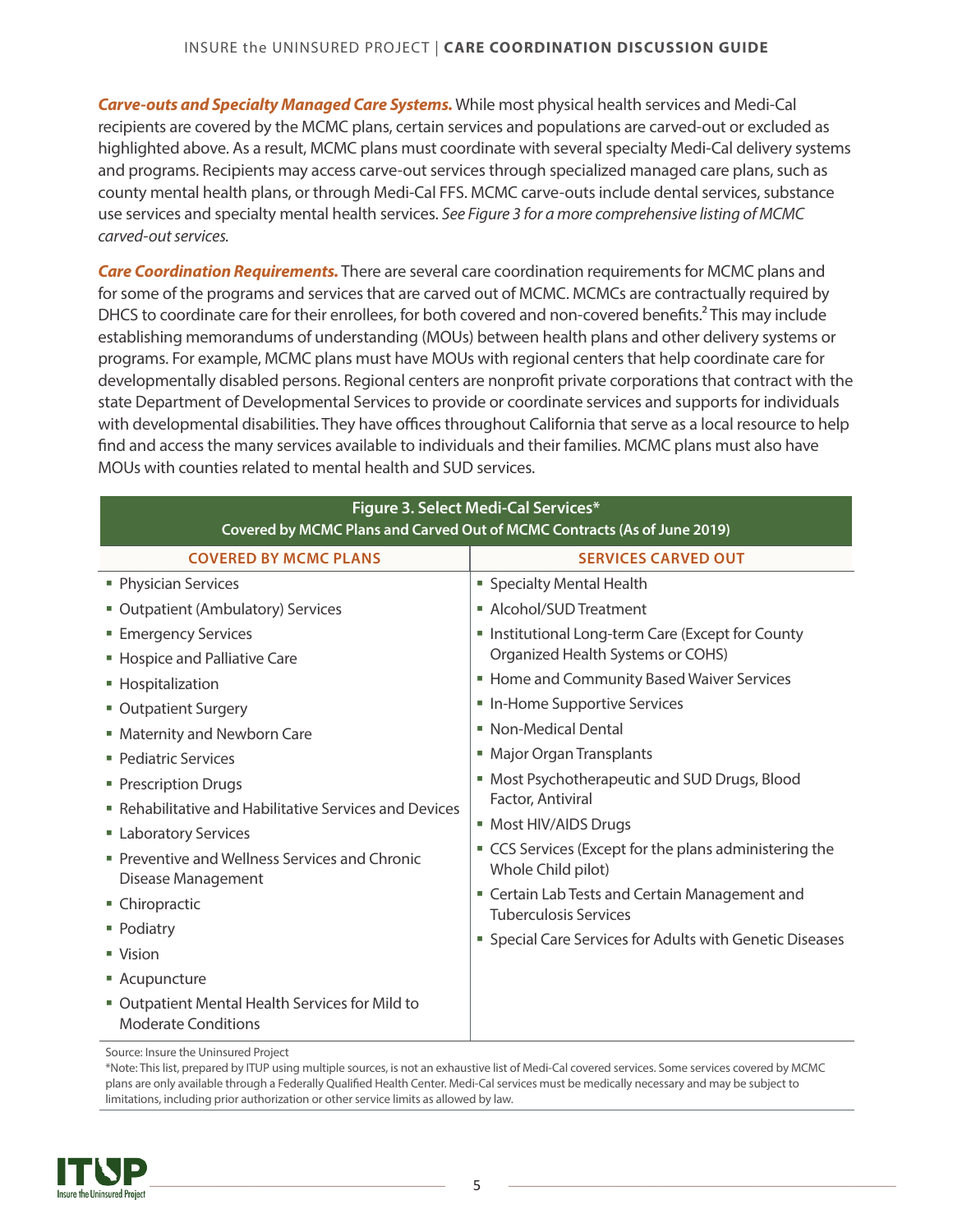*Care Coordination Waivers and Specialty Programs.* The state administers multiple specialty programs aimed at improving the delivery of care to bridge gaps, integrate services, and strengthen care coordination. These programs use a variety of care management, delivery system restructuring, service navigation, care plan development, and assessment and monitoring activities to achieve their stated goals. Generally, these special programs target specific, high need and vulnerable populations, including those who are homeless or have acute health care needs. Existing "care coordination" programs are generally limited in the number of individuals enrolled or served in the programs and are at various stages of implementation. Most waiver and specialty care management programs are not available statewide. A summary of selected care coordination programs, their target populations, and implementing organizations is provided in Appendix A.

*Coordination Challenges.* The Medi-Cal program remains a fragmented system with numerous carve-outs from participating health plan contracts and multiple systems and programs providing services to recipients. Despite significant efforts to improve the coordination of care for recipients via managed care delivery systems, and specific specialty and pilot programs, significant challenges persist. These challenges to care coordination and integration can be categorized in four broad domains: (1) policy, (2) structural, (3) financial, and (4) individual or population characteristics. To facilitate the discussion, Figure 2 illustrates the domains affecting care coordination and lists some of the barriers to success within each domain.

#### **Figure 4. Challenges to Coordinated And Integrated Care Discussion Draft**

#### **POLICY**

- Lack of clear policy goal setting at the state level **What problem(s) are we trying to solve?**
- **Different legal frameworks (federal and state) by** discipline, service, or program
- Medi-Cal Managed Care as the preferred delivery system but different models and health plan structures by region and county
- § Primary responsibility for health and social services at the individual county level
- Competing and conflicting statutory and regulatory standards across programs

#### **STRUCTURAL**

- Multiple delivery systems and program silos within health care and across other key services recipients may need such as social supports, housing, etc.
- Multiple state and local agencies responsible for different services and programs
- Service and program "carve outs"
- Variation across counties and regions
- Communication and data/information sharing challenges
- § Workforce shortages

Source: Insure the Uninsured Project



#### **FINANCING**

- § Federal funding silos
	- Restrictions and limitations on available funding
	- Limited or no funding for key elements
	- Waivers Requirements, special terms and conditions, restrictions
- § State funding silos
	- Restrictions and limitations of available funding
	- Limited or no funding for key elements
	- Misaligned financial incentives
- Complex, legacy financing and payment arrangements

#### **INDIVIDUAL AND POPULATION CHARACTERISTICS**

- **Complex and chronic health and behavioral** health conditions
- Lack of social supports and available caregivers
- Episodic health care seeking habits
- **Language, cultural or literacy barriers (including** health literacy) creating navigation challenges
- Unmet social and environmental needs (social determinants)
	- Poverty
	- Housing
	- **Transportation**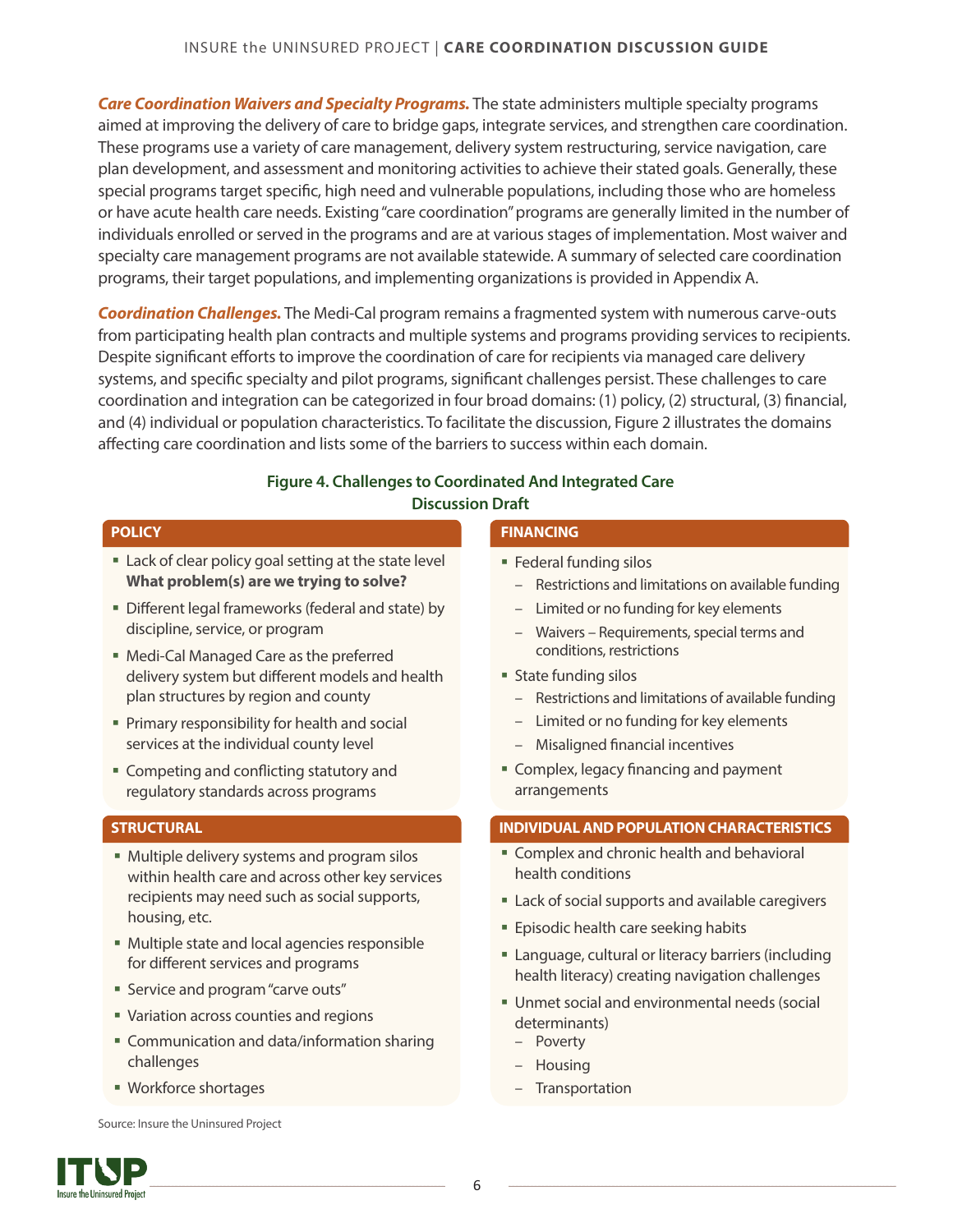# **What's Next for California?**

The Medi-Cal program is at a critical juncture as the state faces expiration of important federal Medicaid waivers and existing specialty programs are due for evaluation or review. As a result, several potential policy and Medi-Cal program change opportunities are on the horizon. These opportunities come alongside increased demands and requirements by various stakeholders for better program performance on outcomes and value. (For more details about Medi-Cal basics, delivery systems, and upcoming waiver and program renewals, see the ITUP issue brief entitled *[Mapping the Future of Medi-Cal](http://www.itup.org/wp-content/uploads/2019/03/Mapping-the-Future-of-Medi-Cal-FINAL.pdf)).*

In 2108, DHCS held a series of stakeholder convenings focused on care coordination and the overall future of the Medi-Cal program, referred to as the Care Coordination Assessment Project (CCAP). (See text box below for more detail.) DHCS recently announced that it will begin more robust stakeholder discussions following up on the CCAP in the Fall of 2019.

The 2019 ITUP regional workgroups are well-timed to engage stakeholders in communities around the state on care coordination topics. The discussion is important for the future of the Medi-Cal program and its ability to ensure recipients receive the health and health-related services they need to improve and preserve health. Through the regional workgroups, ITUP will collect key findings and best practices culminating in a *Notes from the Field* summary publication and panel discussions at the 24th Annual ITUP Conference in February 2020.

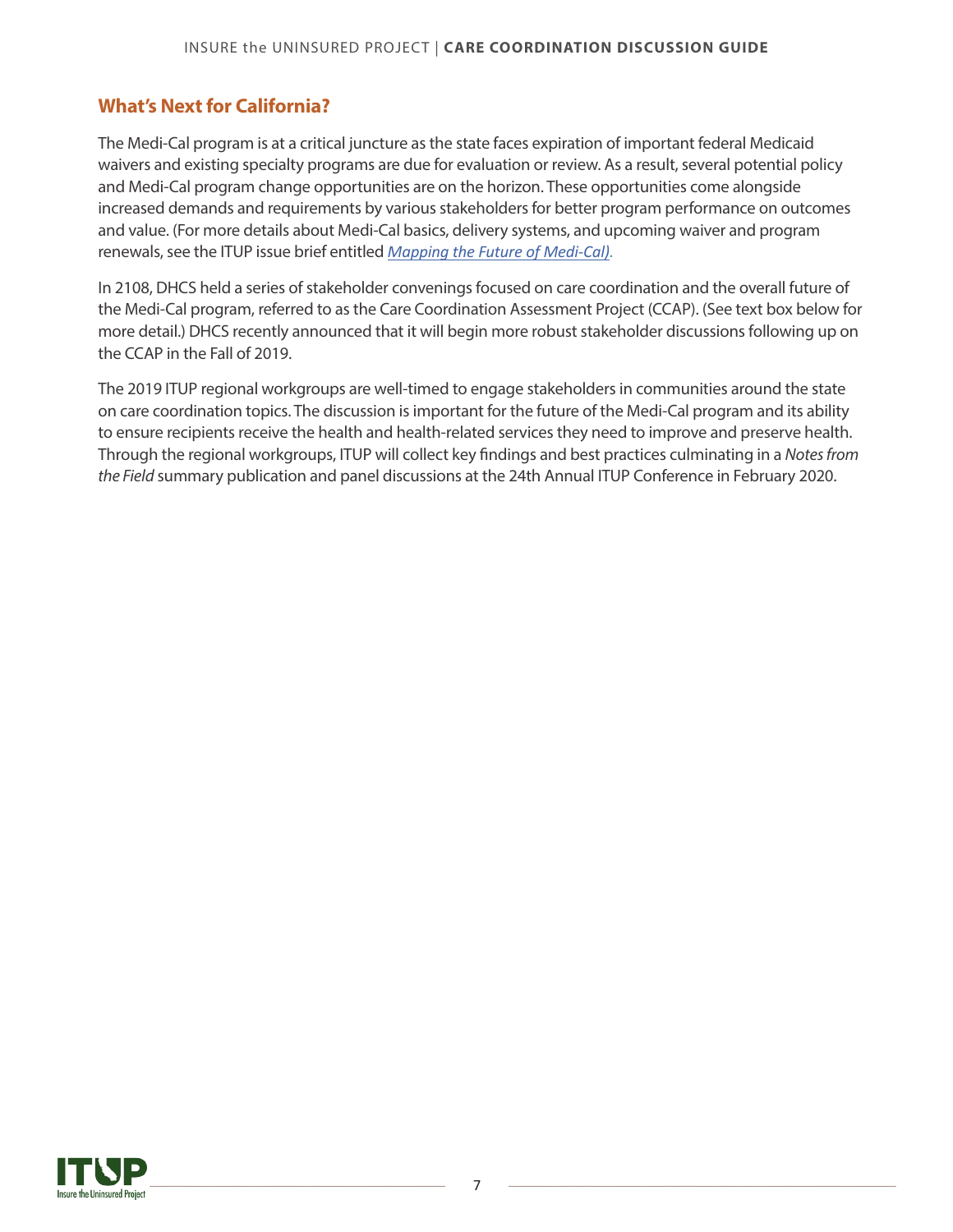# **BACKGROUND**

The Medi-Cal program is at a crossroads. Multiple deadlines, changes in federal law and system challenges will be converging over the next few years, requiring thoughtful and comprehensive review of the current program. (See the recent ITUP publication Mapping the Future of Medi-Gar more on the issues affecting Medi-Cal in the next several years.)

While 82 percent of Medi-Cal recipients are enrolled in Medi-Cal managed care (MCMC) plans, and just 18 percent remain in the fee-for-service (FFS) program, the Medi-Cal delivery system continues to be complex and often fragmented. MCMC plans deliver and pay for covered services and are required to coordinate services for enrolled members (enrollees) through contracts with the state Department of Health Care Services (DHCS).

However, certain services and populations are excluded, or "carved out," from MCMC. For example, specialty mental health services (for individuals with severe mental illness) and most substance use disorder (SUD) treatment services are carved-out of MCMC contracts and administered by counties. Medi-Cal recipients must access major organ transplants, most psychotherapeutic drugs, and most HIV/AIDS drugs through the FFS program. Most individuals "dually-eligible" for Medicare and Medi-Cal are not required to enroll in MCMC but may do so voluntarily.

Under the current system, many Medi-Cal recipients, such as those with complex chronic conditions or co-occurring physical and mental health conditions, must secure the care and services they need through multiple health plans and programs operating under different state laws, regulations, funding streams and contracts. In addition, low-income individuals with significant health issues or disabilities often also require social support services, necessitating interaction with additional agencies and community providers.

To address the challenges of a fragmented system, the state currently administers multiple programs and demonstration projects -- including several federal Medicaid waivers soon up for renewal -- to assess, track and coordinate health and health-related services for Medi-Cal recipients. (See Appendix A.)

## **Defining Care Coordination**

The term "care coordination" can have many meanings. Sometimes care management, case management and care coordination are used interchangeably but can also describe different activities and functions.

While there is no consensus definition of care coordination, most descriptions generally share the same core goal. The federal Agency for Healthcare Quality and Research states that, "care coordination involves deliberately organiling patient care activities and sharing information among all of the participants concerned Eth a patient⊠care to achieve safer and more eective care. This means that the patient⊠needs and preferences are knold ahead of time and communicated at the right time to the right people, and this information is used to provide safe, appropriate, and eective care to the patienthus, care coordination works to meet the patient's needs in a patient-centered, safe, and efficient way.

Approaches to care coordination can also vary in response to patient needs, delivery system context, and other factors. For example, care coordination activities can include medication management, assessing patient needs and goals, linking to community resources, supporting transitions of care, and establishing clear roles and responsibility among providers and agencies involved in a client's care. Care coordination can include coordinating services through a single provider, such as the primary care provider, sometimes referred to as a medical home.

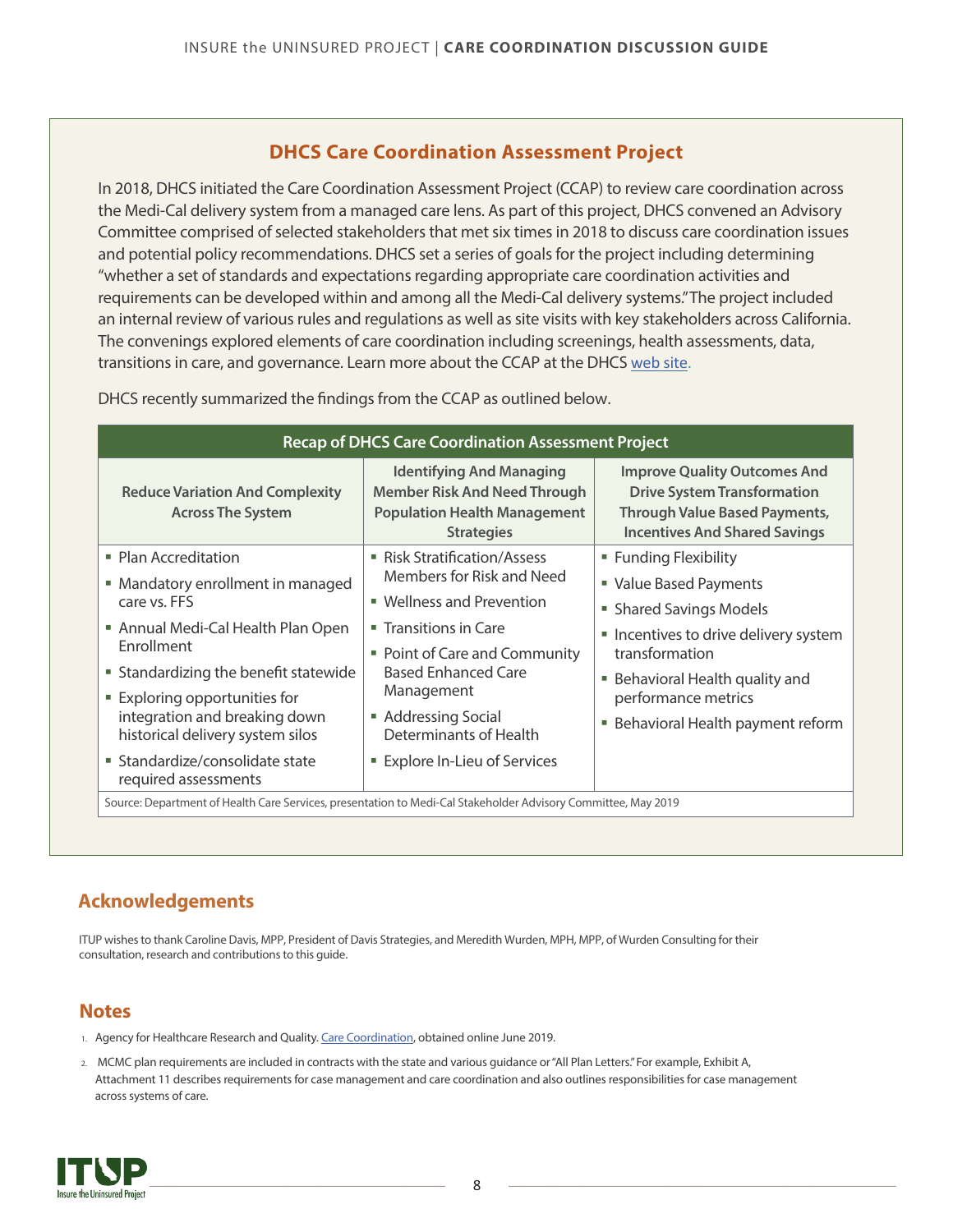# **APPENDIX A**

| <b>Appendix A: Selected Care Coordination Programs</b><br><b>Serving Medi-Cal Recipients, June 2019</b>                                                                                                                                                                                                                                                                                                                                                                                                                          |                                                                                                                                                                                      |                                                                                                                                                                          |                                                                                                                                                                                                                                                                     |                                                                                                                                                                                                 |  |
|----------------------------------------------------------------------------------------------------------------------------------------------------------------------------------------------------------------------------------------------------------------------------------------------------------------------------------------------------------------------------------------------------------------------------------------------------------------------------------------------------------------------------------|--------------------------------------------------------------------------------------------------------------------------------------------------------------------------------------|--------------------------------------------------------------------------------------------------------------------------------------------------------------------------|---------------------------------------------------------------------------------------------------------------------------------------------------------------------------------------------------------------------------------------------------------------------|-------------------------------------------------------------------------------------------------------------------------------------------------------------------------------------------------|--|
| <b>PROGRAM</b>                                                                                                                                                                                                                                                                                                                                                                                                                                                                                                                   | <b>TARGET</b><br><b>POPULATION</b>                                                                                                                                                   | <b>COORDINATING</b><br><b>ENTITY</b>                                                                                                                                     | <b>FEDERAL</b><br><b>AUTHORITY</b>                                                                                                                                                                                                                                  | <b>FUNDING</b><br><b>SOURCE</b>                                                                                                                                                                 |  |
| <b>Assisted Living Waiver (ALW) aims</b><br>to facilitate skilled nursing transitions<br>into the community and prevent skilled<br>nursing facility placements by providing<br>beneficiaries with a choice to live in<br>an assisted living setting. The program<br>provides personal care, home health<br>aide, care coordination, homemaker,<br>residential habilitation, augmented plan<br>of care development, and nursing facility<br>transition services.                                                                  | Seniors and persons<br>with disabilities who<br>need the level of<br>care provided in a<br>nursing facility who<br>are age 21 or older,<br>as specified                              | Provider types include<br>care coordination<br>agencies, home<br>health agencies,<br>and residential care<br>facilities                                                  | Medicaid waiver<br>§1915(c) Home and<br>Community-Based<br>Services <sup>1</sup><br>Program is effective<br>through February<br>29, 2024                                                                                                                            | <b>State General</b><br>Funds and federal<br>Medicaid funds                                                                                                                                     |  |
| <b>California Community Transitions</b><br>(CCT) seeks to safely transition eligible<br>Medi-Cal beneficiaries residing in<br>health care facilities, such as long-term<br>nursing facilities, to a community setting.<br>Transition coordinators work with the<br>participants, their support networks, and<br>providers. Services include transitional<br>case management, personal care, family<br>and informal caregiver training, and pre-<br>transition coordination.                                                      | Seniors and persons<br>with developmental<br>disabilities, physical<br>disabilities, and/<br>or mental health<br>conditions living in<br>skilled nursing care<br>for 90 days or more | Designated lead<br>organizations<br>providing home and<br>community-based<br>services authorized by<br><b>DHCS</b>                                                       | Money Follows<br>the Person<br>demonstration<br>as authorized by<br>several authorities<br>including the<br><b>Deficit Reduction</b><br>Act of 2005 (Section<br>6071) and the<br>Affordable Care Act<br>(ACA) of 2010<br>Effective through<br>September 30,<br>2020 | <b>State General</b><br>Funds and federal<br>grant funds<br>Grant funds<br>support an<br>enhanced match<br>for services                                                                         |  |
| <b>Community-Based Adult Services</b><br>(CBAS) offers facility-based services to frail<br>older adults and adults with disabilities<br>to restore or maintain their optimal<br>capacity for self-care to delay or prevent<br>institutionalization. A multidisciplinary<br>team of health professionals conducts<br>a comprehensive assessment of each<br>potential participant to determine the<br>services needed such as social services,<br>care coordination, speech therapy,<br>nutritional counseling, and personal care. | Older adults and<br>individuals with<br>disabilities, with<br>chronic mental,<br>health, or cognitive<br>conditions at risk of<br>needing institutional<br>care                      | About 250 licensed<br><b>CBAS</b> centers<br>provide services as<br>a covered Medi-Cal<br>benefit, primarily<br>administered by<br>Medi-Cal Managed<br>Care (MCMC) plans | Medicaid<br>waiver §1115<br>Demonstration<br>Waiver <sup>2</sup>                                                                                                                                                                                                    | <b>State General</b><br>Funds and federal<br>Medicaid matching<br>funds<br><b>CBAS</b> services are<br>included in the<br>capitated rate the<br>State pays to<br>Medi-Cal managed<br>care plans |  |

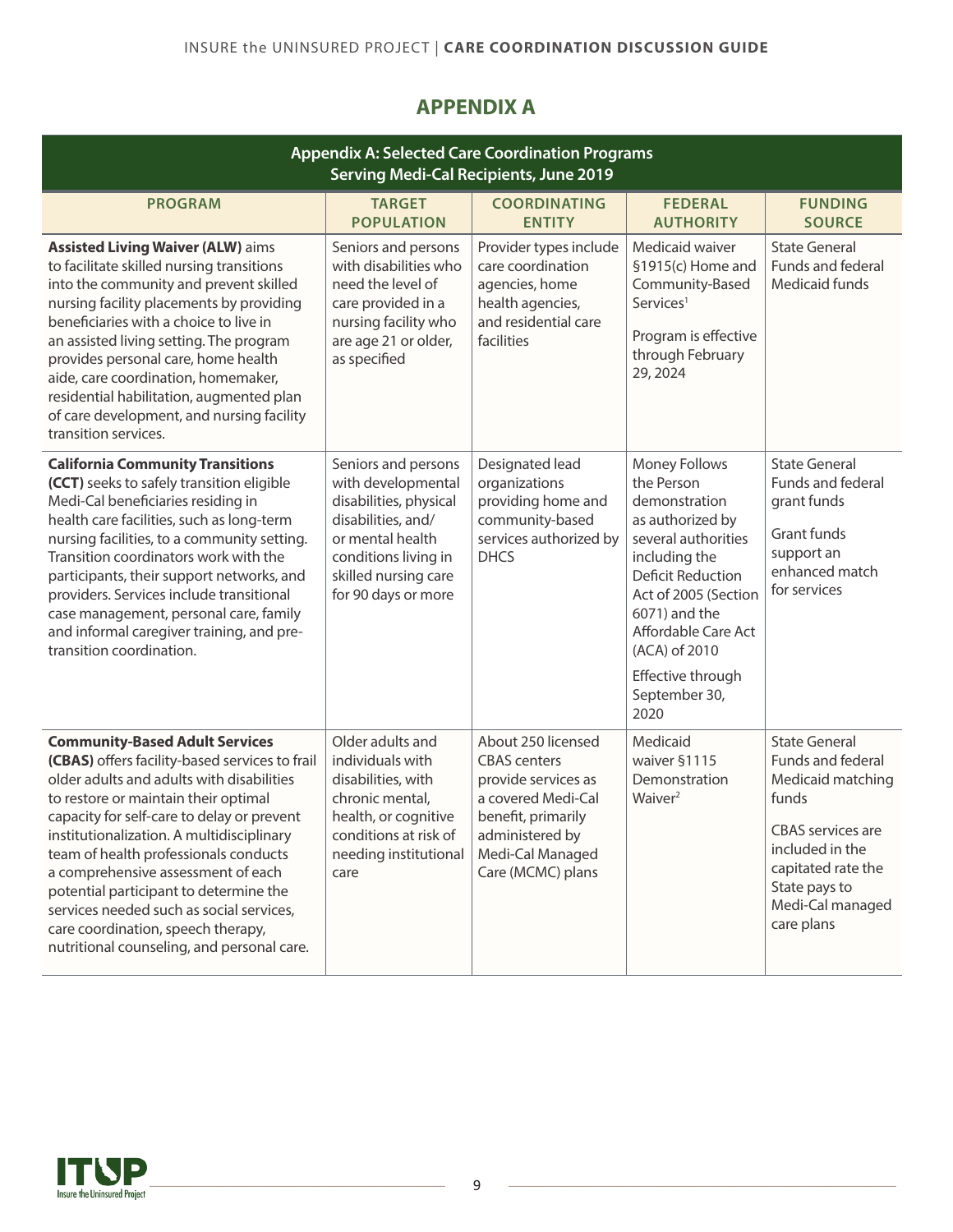| <b>Appendix A: Selected Care Coordination Programs</b><br><b>Serving Medi-Cal Recipients, June 2019</b>                                                                                                                                                                                                                                                                                                                                            |                                                                                                                                                        |                                                                                                                                                                          |                                                                                                                                                                                                        |                                                                                                                                                                                                                                                 |  |
|----------------------------------------------------------------------------------------------------------------------------------------------------------------------------------------------------------------------------------------------------------------------------------------------------------------------------------------------------------------------------------------------------------------------------------------------------|--------------------------------------------------------------------------------------------------------------------------------------------------------|--------------------------------------------------------------------------------------------------------------------------------------------------------------------------|--------------------------------------------------------------------------------------------------------------------------------------------------------------------------------------------------------|-------------------------------------------------------------------------------------------------------------------------------------------------------------------------------------------------------------------------------------------------|--|
| <b>PROGRAM</b>                                                                                                                                                                                                                                                                                                                                                                                                                                     | <b>TARGET</b><br><b>POPULATION</b>                                                                                                                     | <b>COORDINATING</b><br><b>ENTITY</b>                                                                                                                                     | <b>FEDERAL</b><br><b>AUTHORITY</b>                                                                                                                                                                     | <b>FUNDING</b><br><b>SOURCE</b>                                                                                                                                                                                                                 |  |
| <b>Coordinated Care Initiative (CCI)/</b><br><b>Cal MediConnect</b> seeks to generally<br>improve care eligible to beneficiaries<br>by coordinating medical, long-term<br>institutional, and home-and community-<br>based services through MCMC plans;<br>requires mandatory enrollment for certain<br>beneficiaries.<br>Cal MediConnect is a component of the                                                                                     | Dual-eligible and<br>Medi-Cal only<br>beneficiaries,<br>including some<br>seniors and persons<br>with disabilities<br>previously excluded<br>from MCMC | MCMC plans in seven<br>California counties <sup>3</sup>                                                                                                                  | §1115<br>Demonstration<br>Waiver<br>Effective through<br>December 31, 2022                                                                                                                             | <b>State General</b><br>Funds and federal<br>Medicaid matching<br>funds                                                                                                                                                                         |  |
| CCI that specifically integrates services<br>-including long term services and<br>supports-within a single health plan for<br>those who are dually eligible for Medi-Cal<br>and Medicare.                                                                                                                                                                                                                                                          |                                                                                                                                                        |                                                                                                                                                                          |                                                                                                                                                                                                        |                                                                                                                                                                                                                                                 |  |
| <b>Drug Medi-Cal Organized Delivery</b><br>System (DMC-ODS) is a pilot to expand<br>substance use disorder (SUD) benefits<br>by offering a full continuum of care<br>through a managed care system that<br>ensures needed, evidenced based<br>services are provided including case<br>management, coordination, medication<br>assisted treatment, and recovery services.<br>Participating entities must meet federal<br>managed care requirements. | <b>Beneficiaries</b><br>needing SUD<br>treatment and<br>services                                                                                       | County governments<br>that voluntarily<br>participate                                                                                                                    | §1115<br>Demonstration<br>Waiver                                                                                                                                                                       | Local funds and<br>federal Medicaid<br>matching funds<br>Counties provide<br>a certified public<br>expenditure (CPE) <sup>4</sup><br>that is matched<br>with federal<br>Medicaid funds                                                          |  |
| <b>Health Homes Program (HHP)</b><br>coordinates the full range of physical<br>health, behavioral health and many<br>community-based services needed<br>by eligible beneficiaries through<br>comprehensive care management,<br>care coordination, health promotion,<br>transitional care, individual and family<br>support, and referral to community and<br>social services.                                                                      | Beneficiaries with a<br>chronic condition,<br>as specified, and<br>a demonstrated<br>high level of acuity/<br>complexity                               | MCMC plans work<br>with Community-<br><b>Based Care</b><br><b>Management Entities</b><br>(CB-CMEs). 18 health<br>plans are participating<br>in 13 counties. <sup>5</sup> | ACA (§2703)<br>authorizes program<br>as a Medicaid<br>benefit with higher<br>matching rate in<br>first two years<br>§1115<br>Demonstration<br>Waiver and<br><b>Medicaid State</b><br>Plan <sup>6</sup> | Local grant <sup>7</sup> and<br>federal Medicaid<br>matching funds<br>provided at 90<br>percent for first<br>two years<br>State law allows<br>the program to use<br><b>State General Fund</b><br>if program does<br>not result in net<br>costs. |  |
| <b>HIV/AIDS Waiver</b> provides a continuum<br>of care for individuals with HIV/AIDS to<br>remain in their homes. Services include<br>enhanced case management, attendant<br>care, nutritional counseling, and others.                                                                                                                                                                                                                             | Beneficiaries with<br>late stage HIV/AIDS                                                                                                              | Local agencies under<br>contract with CA<br>Department of Public<br>Health, Office of AIDS                                                                               | §1915(c) Home and<br>Community-Based<br>Services Waiver<br>Effective through<br>December 31, 2022                                                                                                      | <b>State General</b><br>Funds and federal<br>Medicaid matching<br>funds                                                                                                                                                                         |  |

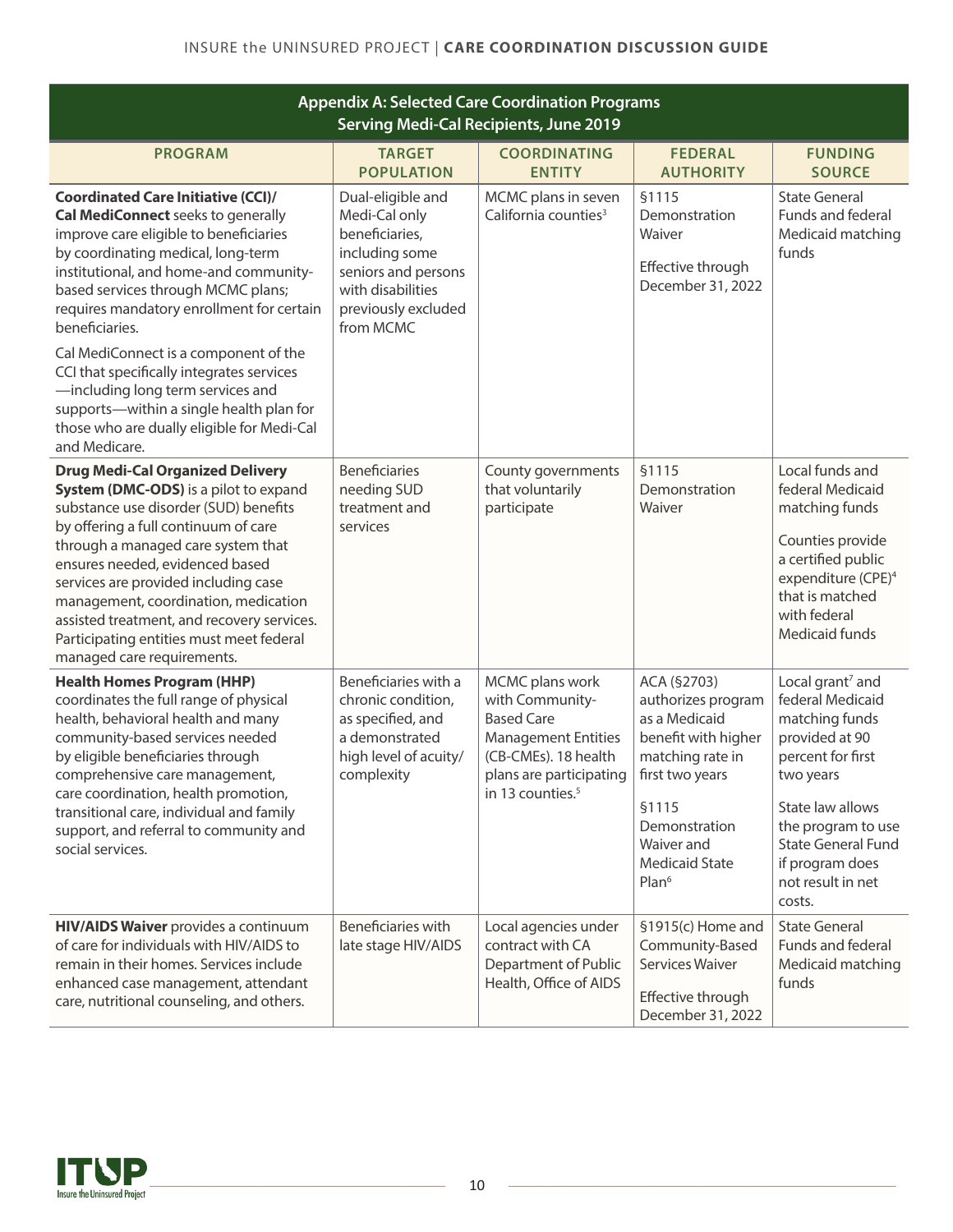| <b>Appendix A: Selected Care Coordination Programs</b><br><b>Serving Medi-Cal Recipients, June 2019</b>                                                                                                                                                                                                                                                                                                                                                                                                                 |                                                                                                                                                             |                                                                                                                                                                                        |                                                                                                          |                                                                                                                                    |
|-------------------------------------------------------------------------------------------------------------------------------------------------------------------------------------------------------------------------------------------------------------------------------------------------------------------------------------------------------------------------------------------------------------------------------------------------------------------------------------------------------------------------|-------------------------------------------------------------------------------------------------------------------------------------------------------------|----------------------------------------------------------------------------------------------------------------------------------------------------------------------------------------|----------------------------------------------------------------------------------------------------------|------------------------------------------------------------------------------------------------------------------------------------|
| <b>PROGRAM</b>                                                                                                                                                                                                                                                                                                                                                                                                                                                                                                          | <b>TARGET</b><br><b>POPULATION</b>                                                                                                                          | <b>COORDINATING</b><br><b>ENTITY</b>                                                                                                                                                   | <b>FEDERAL</b><br><b>AUTHORITY</b>                                                                       | <b>FUNDING</b><br><b>SOURCE</b>                                                                                                    |
| <b>Home and Community-Based</b><br>Alternatives (HCBA) Waiver provides care<br>management services for beneficiaries<br>at risk of institutional placement.<br>Comprehensive care management services<br>are provided by a multidisciplinary care<br>team including a nurse and social worker.<br>Services covered under this waiver include<br>habilitation, home respite, community<br>transition, and others.                                                                                                        | Beneficiaries at risk<br>for nursing home<br>or institutional<br>placement                                                                                  | State contracted<br>waiver agencies that<br>function as "organized<br>health care delivery<br>systems" approved<br>by DHCS; can include<br>non-profits, counties<br>and other entities | §1915(c) Home and<br>Community-Based<br>Services Waiver<br>Effective through<br>December 31, 2022        | <b>State General</b><br>Funds and federal<br>Medicaid matching<br>funds                                                            |
| In-Home Operations (IHO) offers care<br>management and coordination, home<br>respite, habilitation, community transition,<br>and other services in lieu of an institutional<br>setting. Beneficiaries will have the option<br>to transition to the HCBA waiver program<br>because IHO will not be renewed beyond<br>2019.                                                                                                                                                                                               | <b>Beneficiaries with</b><br>long term medical<br>conditions who<br>receive direct care<br>services from a<br>licensed nurse, as<br>specified               | Individual nurse<br>practitioners, home<br>health agencies<br>and personal care<br>agencies                                                                                            | §1915(c) Home and<br>Community-Based<br><b>Services Waiver</b><br>Effective through<br>December 31, 2019 | <b>State General</b><br>Funds and federal<br>Medicaid matching<br>funds                                                            |
| <b>Multipurpose Senior Services Program</b><br>(MSSP) seeks to avoid premature<br>placement of seniors in nursing facilities.<br>MSSP provides services to help seniors<br>remain safely in their homes or in<br>community settings through services such<br>as case management, respite care, meal<br>services, personal care, and others. MSSP is<br>scheduled to transition to a managed care<br>benefit effective January 1, 2023 as a result<br>of the CCI. MSSP is already a plan benefit in<br>San Mateo County. | Beneficiaries age<br>65 or older who are<br>eligible for skilled<br>nursing placement                                                                       | State-contracted<br>local governments<br>and private nonprofit<br>agencies                                                                                                             | §1915(c) Home and<br>Community-Based<br>Services Waiver<br>Effective through<br>June 30, 2019            | <b>State General</b><br>Funds and federal<br>Medicaid matching<br>funds                                                            |
| <b>Program of All-Inclusive Care for</b><br>the Elderly (PACE) is a managed care,<br>facility-based model of care that provides<br>and coordinates all needed preventive,<br>primary, acute, and long-term care services<br>to help beneficiaries remain safely at<br>home or in a community setting. The PACE<br>model includes an interdisciplinary team<br>approach to care including physicians,<br>nurse practitioners, nurses, social workers,<br>therapists, and others.                                         | Beneficiaries age<br>55 or older that<br>qualify for nursing<br>facility level of care<br>but can live safely in<br>the community in a<br>PACE service area | <b>PACE Organizations</b><br>(POs) approved by<br>DHCS; 11 are currently<br>in operation                                                                                               | <b>Balanced Budget</b><br>Act of 1997 and<br>several other<br>federal authorities                        | <b>State General</b><br>Funds and federal<br>Medicaid matching<br>funds<br>The State pays POs<br>a capitated rate for<br>services. |

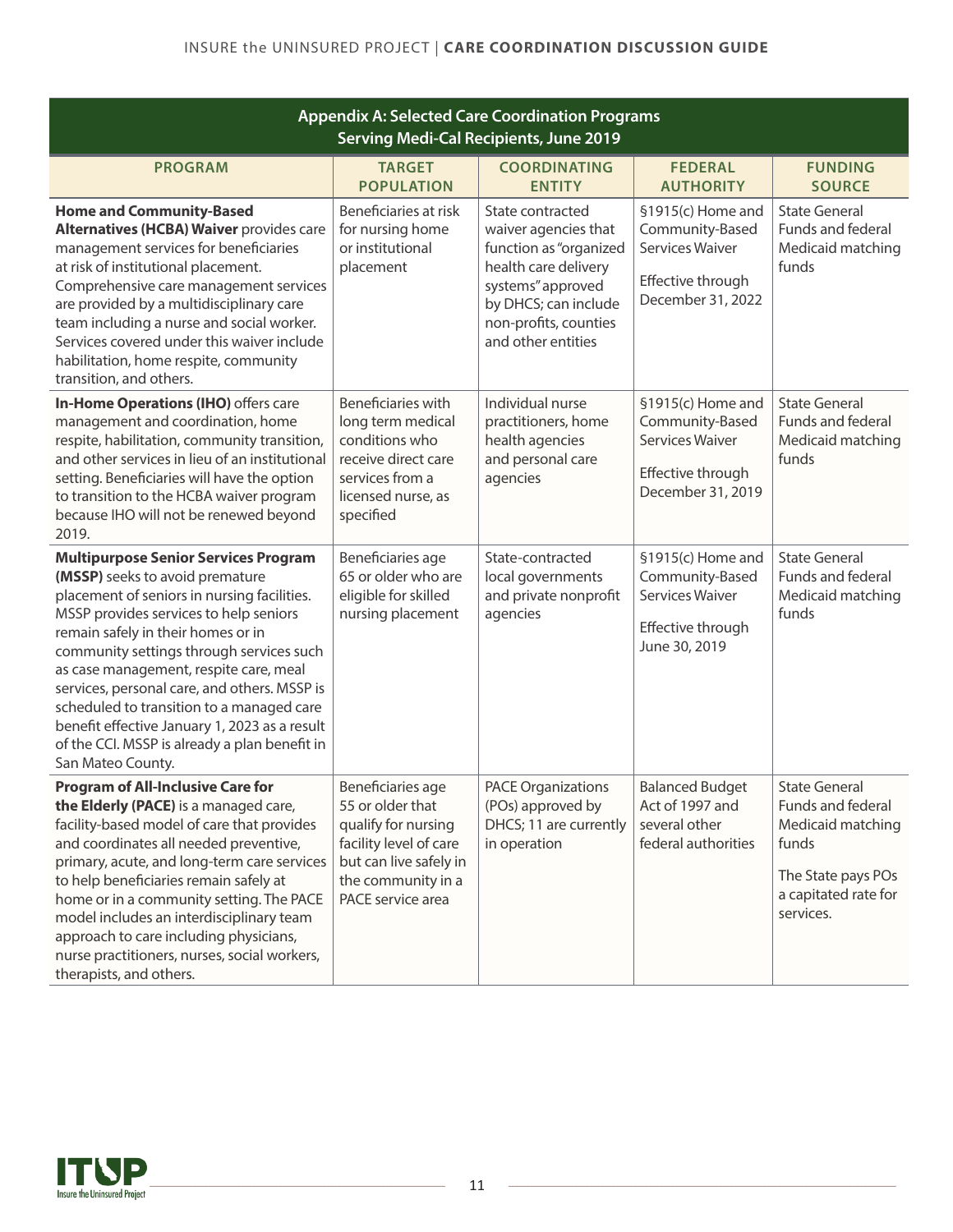| <b>Appendix A: Selected Care Coordination Programs</b><br><b>Serving Medi-Cal Recipients, June 2019</b>                                                                                                                                                                                                                                                                                                                                                                                                                                                                             |                                                                                                                                                                   |                                                                                                   |                                                                                        |                                                                                                                                                                                                       |  |
|-------------------------------------------------------------------------------------------------------------------------------------------------------------------------------------------------------------------------------------------------------------------------------------------------------------------------------------------------------------------------------------------------------------------------------------------------------------------------------------------------------------------------------------------------------------------------------------|-------------------------------------------------------------------------------------------------------------------------------------------------------------------|---------------------------------------------------------------------------------------------------|----------------------------------------------------------------------------------------|-------------------------------------------------------------------------------------------------------------------------------------------------------------------------------------------------------|--|
| <b>PROGRAM</b>                                                                                                                                                                                                                                                                                                                                                                                                                                                                                                                                                                      | <b>TARGET</b><br><b>POPULATION</b>                                                                                                                                | <b>COORDINATING</b><br><b>ENTITY</b>                                                              | <b>FEDERAL</b><br><b>AUTHORITY</b>                                                     | <b>FUNDING</b><br><b>SOURCE</b>                                                                                                                                                                       |  |
| <b>Public Hospital Redesign and Incentives</b><br>in Medi-Cal (PRIME) is designed to<br>achieve better value and improve hospital<br>infrastructure and care delivery through<br>a range of interventions. PRIME entities<br>may receive up to \$3.7 billion in federal<br>Medicaid funding over five years for<br>achieving metrics in implementing clinical<br>projects designed to change the way care<br>is delivered. Program elements include<br>those focused on care management, care<br>transitions, integration of physical and<br>behavioral health, and others.         | Beneficiaries with<br>encounters at<br>safety net hospitals,<br>including those<br>that are high risk<br>and high cost, as<br>specified                           | <b>Designated Public</b><br>Hospitals<br><b>District and Municipal</b><br><b>Public Hospitals</b> | §1115<br>Demonstration<br>Waiver                                                       | Local funds and<br>federal Medicaid<br>matching funds<br>Local funds<br>are submitted<br>through an<br>intergovernmental<br>transfer (IGT) <sup>8</sup><br>provided by<br>participating<br>hospitals. |  |
| <b>Specialty Mental Health Services Waiver</b><br>services are provided by State contracted<br>mental health plans (MHPs) in each county<br>who are required to arrange or provide<br>comprehensive specialty mental health<br>services to eligible beneficiaries. MHPs<br>provide a range of services, including<br>intensive care coordination, medication<br>support, targeted case management,<br>psychiatric health facility services, and<br>others. MHPs are required to meet federal<br>managed care requirements.                                                          | Beneficiaries who<br>have a mental illness<br>or mental health<br>treatment need<br>serious enough to<br>require the services<br>of a mental health<br>specialist | <b>MHPs</b>                                                                                       | 1915(b) Freedom of<br>Choice Waiver <sup>9</sup><br>Effective through<br>June 30, 2020 | Local funds and<br>federal Medicaid<br>matching funds<br>Counties submit<br>CEPs to receive<br>federal matching<br>funds                                                                              |  |
| Whole Child Model (WCM) is a pilot<br>project to integrate California Children's<br>Services (CCS) program services into<br>certain managed care plans to improve<br>care coordination, streamline care delivery,<br>and other goals. Services integrated<br>include medical case management<br>services, care coordination and program<br>administration services previously the<br>responsibility of the State or counties.<br>(While the managed care plan is<br>responsible for most CCS related services<br>under WCM, counties and the State still<br>retain some functions). | Children with certain<br>diseases or chronic<br>health conditions<br>such as cerebral<br>palsy, hemophilia,<br>and cystic fibrosis                                | County Organized<br><b>Health Systems</b><br>(COHS) plans in 21<br>counties <sup>10</sup>         | §1115<br>Demonstration<br>Waiver <sup>11</sup>                                         | <b>State General</b><br>Funds, local<br>funds, and federal<br>Medicaid matching<br>funds.<br>MCMC plans<br>receive a capitated<br>rate for WCM<br>beneficiaries.                                      |  |

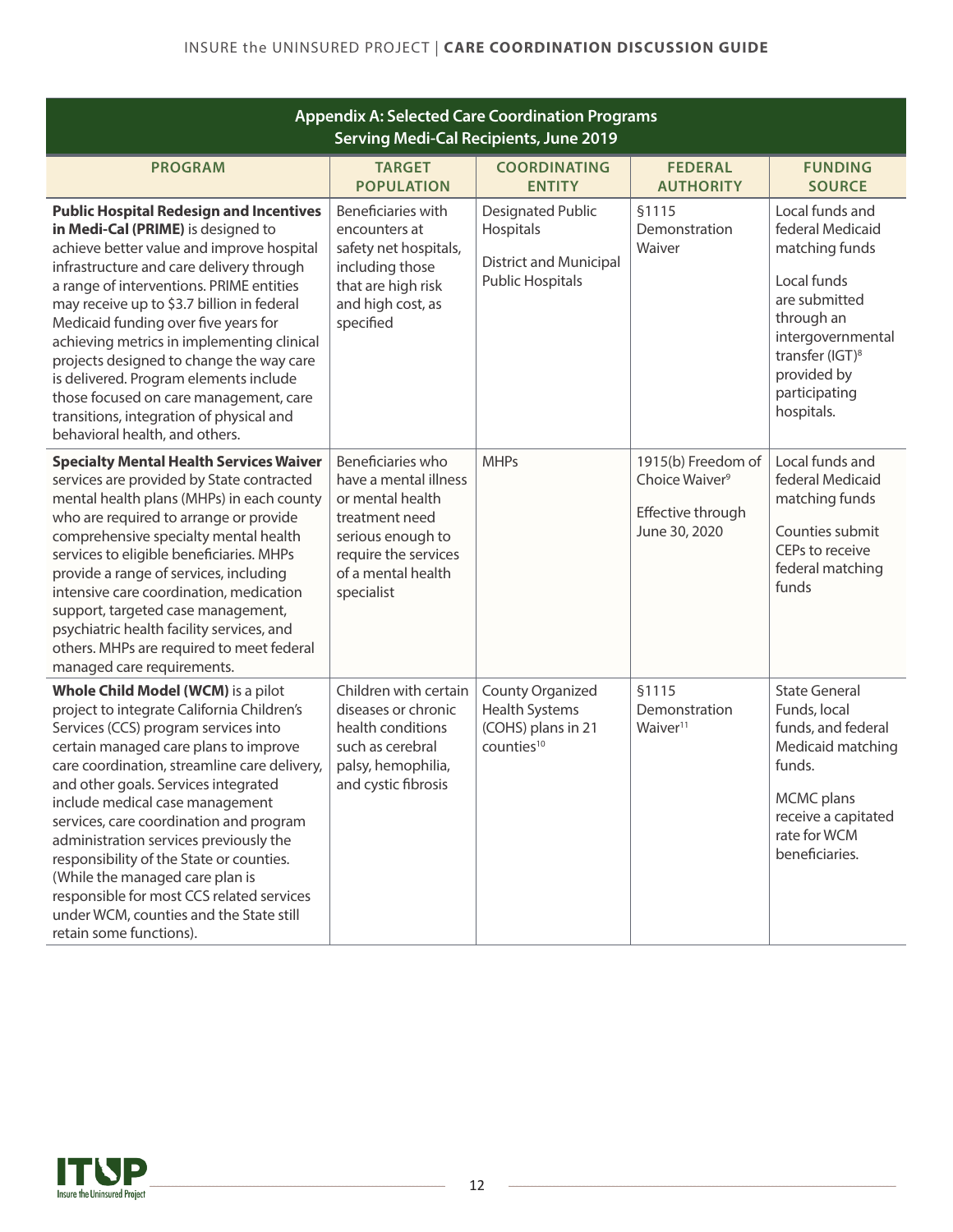| <b>Appendix A: Selected Care Coordination Programs</b><br><b>Serving Medi-Cal Recipients, June 2019</b>                                                                                                                                                                                                                                                                                                                                                                                                                                                                                   |                                                                                                                                                                                                                                |                                                                                                                                       |                                             |                                                                                                                                                                       |  |
|-------------------------------------------------------------------------------------------------------------------------------------------------------------------------------------------------------------------------------------------------------------------------------------------------------------------------------------------------------------------------------------------------------------------------------------------------------------------------------------------------------------------------------------------------------------------------------------------|--------------------------------------------------------------------------------------------------------------------------------------------------------------------------------------------------------------------------------|---------------------------------------------------------------------------------------------------------------------------------------|---------------------------------------------|-----------------------------------------------------------------------------------------------------------------------------------------------------------------------|--|
| <b>PROGRAM</b>                                                                                                                                                                                                                                                                                                                                                                                                                                                                                                                                                                            | <b>TARGET</b><br><b>POPULATION</b>                                                                                                                                                                                             | <b>COORDINATING</b><br><b>ENTITY</b>                                                                                                  | <b>FEDERAL</b><br><b>AUTHORITY</b>          | <b>FUNDING</b><br><b>SOURCE</b>                                                                                                                                       |  |
| Whole Person Care (WPC) is a pilot aimed<br>at coordinating health, behavioral health,<br>and social services for specified Medi-Cal<br>beneficiaries to achieve better beneficiary<br>outcomes. The pilots implement<br>collaborative leadership, data sharing<br>between systems, and coordination of<br>care in real time, as well as evaluating<br>individual and population progress. WPC<br>pilots test whether local collaborations<br>between systems delivering physical and<br>behavioral health as well as social services<br>can improve health outcomes and reduce<br>costs. | High users of<br>multiple health<br>and social service<br>systems, including<br>those with two<br>or more chronic<br>conditions; those<br>with mental and/or<br>SUD; or those at risk<br>of homelessness                       | Counties, cities, and<br>health facilities, as<br>specified. Primary<br>counties have chosen<br>to become WPC<br>pilots <sup>12</sup> | <b>§1115</b><br>Demonstration<br>Waiver     | Local funds and<br>federal Medicaid<br>matching funds.<br>WPC pilots provide<br>IGTs to receive<br>federal funds.                                                     |  |
| <b>Targeted Case Management services are</b><br>provided by local governmental agencies<br>(LGAs) and other entities to eligible Medi-<br>Cal beneficiaries, including assessment<br>and reassessment, development and<br>revision of a specific care plan, referral and<br>related activities as well as monitoring and<br>follow-up activities.<br>Source: Insure the Uninsured Project, 2019                                                                                                                                                                                           | Children under<br>age 21 and/or<br>beneficiaries that<br>are medically<br>fragile, at-risk of<br>institutionalization,<br>in jeopardy of<br>negative health<br>or psycho-social<br>outcomes, with<br>a communicable<br>disease | LGAs, Regional<br>Centers                                                                                                             | <b>Medicaid State</b><br>Plan <sup>13</sup> | <b>State General</b><br>Funds, local<br>funds, and federal<br>Medicaid matching<br>funds<br>LGAs provide<br>CPEs to the State<br>to receive federal<br>matching funds |  |



 $\sim$